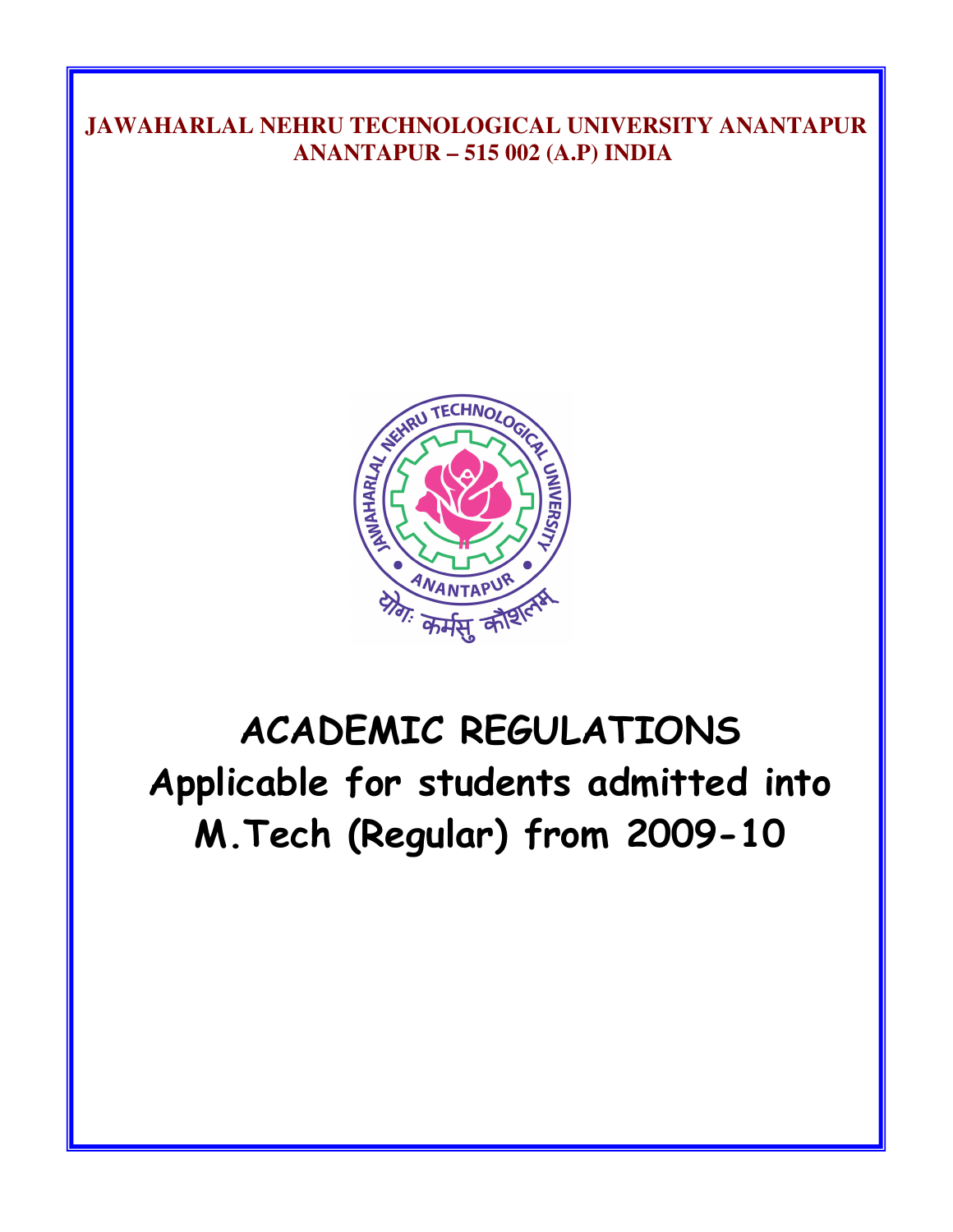

#### JAWAHARLAL NEHRU TECHNOLOGICAL UNIVERSITY ANANTAPUR ACADEMIC REGULATIONS FOR THE AWARD OF FULL TIME M.Tech. DEGREE (WITH EFFECT FROM THE ACADEMIC YEAR 2009-10)

The Jawaharlal Nehru Technological University Anantapur shall confer M.Tech. post graduate degree to candidates who are admitted to the Master of Technology Programs and fulfill all the requirements for the award of the degree.

# 1.0 ELIGIBILITY FOR ADMISSIONS:

Admission to the above programme shall be made subject to the eligibility, qualifications and specialization prescribed by the University for each programme, from time to time.

1.1. Admissions shall be made either on the basis of merit rank obtained by the qualifying candidates at an Entrance Test conducted by the University or on the basis of GATE / PGECET score, subject to reservations prescribed by the University or Government policies from time to time.

### 2.0 COURSE WORK:

- 2.1 A Candidate after securing admission must pursue the M.Tech. course of study for Four Semesters duration.
- 2.2 Each semester shall be of 20 weeks duration including all examinations.
- 2.3 A candidate admitted to a programme should complete it within a period equal to twice the prescribed duration of the programme from the date of admission.

# 3.0 ATTENDANCE

- 3.1 A candidate shall be deemed to have eligibility to write end semester examinations if he has put in at least 75% of attendance on cumulative basis of all subjects/courses in the semester.
- 3.2 Condonation of shortage of attendance up to 10% i.e., from 65% and above and less than 75% may be given by the college on the recommendation of the Principal.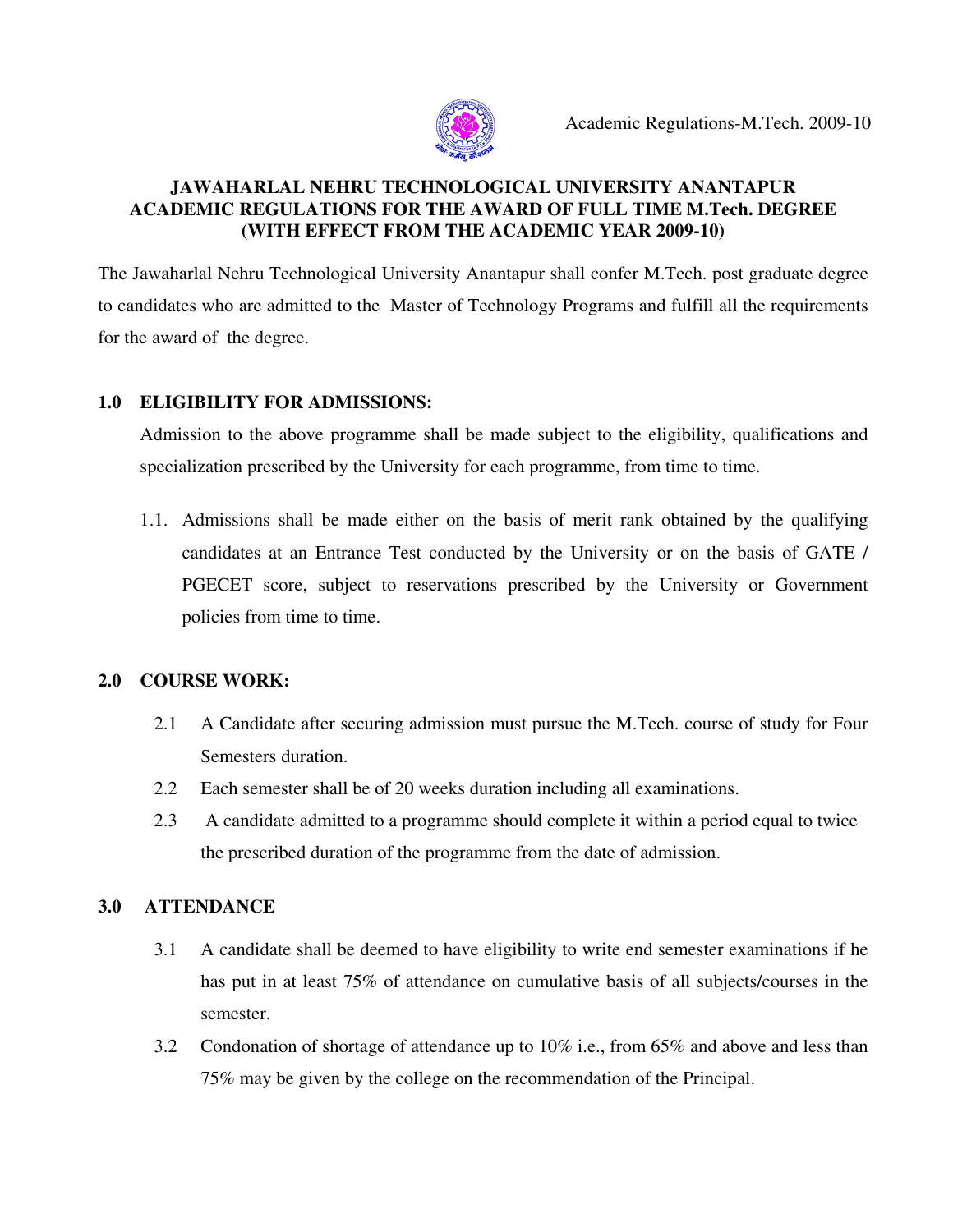- 3.3 Condonation of shortage of attendance shall be granted only on genuine and valid reasons on representation by the candidate with supporting evidence.
- 3.4 If the candidate does not satisfy the attendance requirement he is detained for want of attendance and shall reregister for that semester. He / she shall not be promoted to the next semester.

#### 4.0. EVALUATION:

The performance of the candidate in each semester shall be evaluated subject wise, with a maximum of 100 marks for Theory and 100 marks for practicals, on the basis of Internal Evaluation and End Semester Examination.

- 4.1 For the theory subjects 60% of the marks will be for the External End Examination. While 40% of the marks will be for Internal Evaluation, based on the better of the marks secured in the two Mid Term-Examinations held, one in the middle of the Semester (I-IV units) and another immediately after the completion of instruction (V-VIII) units with Three questions to be answered out of four, evaluated for 40 marks.
- 4.2 For practical subjects, 60 marks shall be for the End Semester Examinations and 40 marks will be for internal evaluation based on the day to day performance.
- 4.3 For Seminar there will be an internal evaluation of 50 marks. A candidate has to secure a minimum of 50% to be declared successful. The assessment will be made by a board consisting of HOD and two internal experts at the end of IV semester instruction.
- 4.4 A candidate shall be deemed to have secured the minimum academic requirement in a subject if he secures a minimum of 40% of marks in the End Examination and a minimum aggregate of 50% of the total marks in the End Semester Examination and Internal Evaluation taken together.
- 4.5 In case the candidate does not secure the minimum academic requirement in any subject(as specified in 4.4.) he has to reappear for the Semester Examination either supplementary or regular in that subject, or repeat the course when next offered or do any other specified subject as may be required.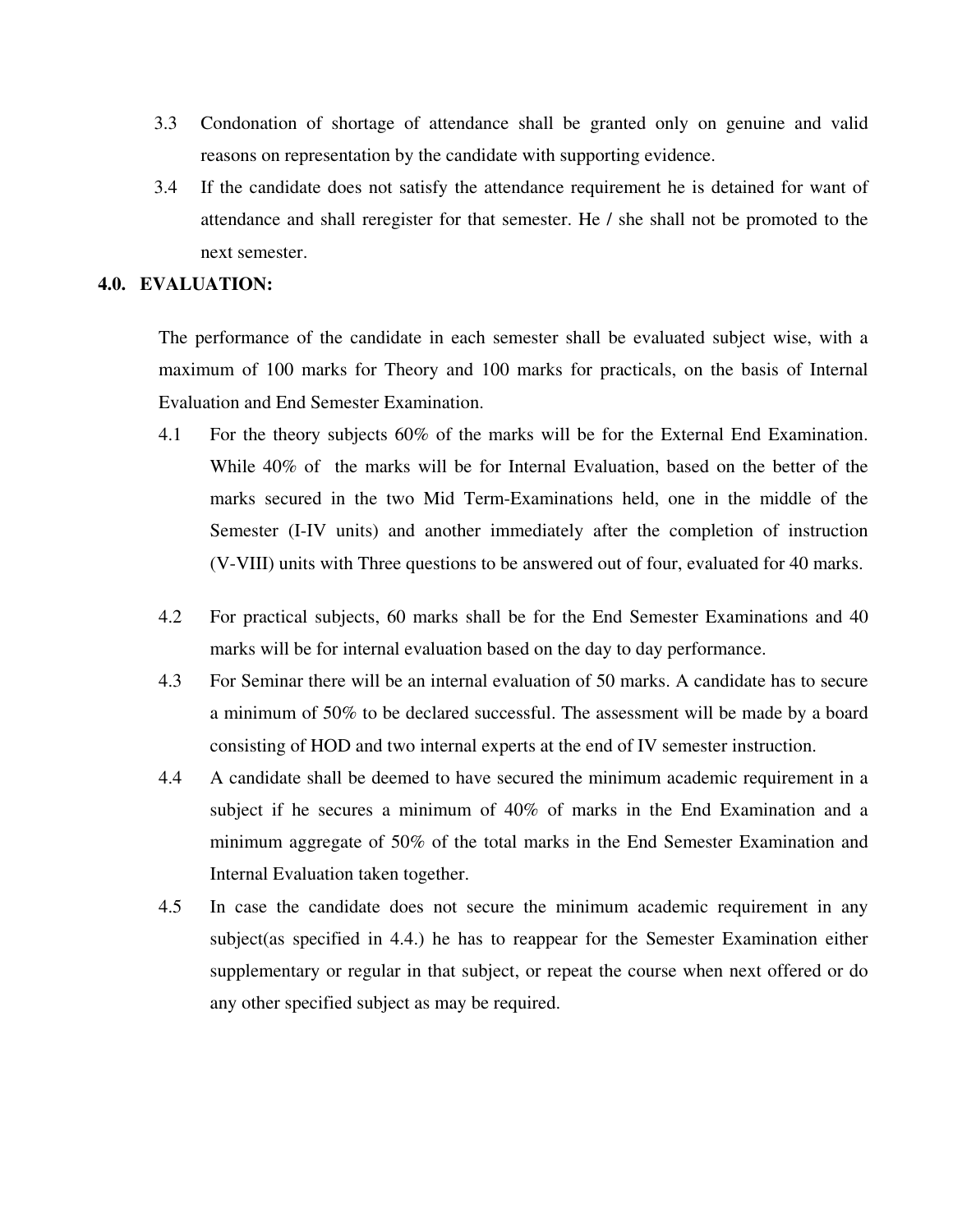#### 5.0 RE-REGISTRATION FOR IMPROVEMENT OF INTERNAL MARKS: Following are the conditions to avail the benefit of improvement of internal marks.

- 5.1 The candidate should have completed the course work and obtained examinations results for I & II semesters.
- 5.2 He should have passed all the subjects for which the Internal marks secured are more than 50%.
- 5.3 Out of the subjects the candidate has failed in the examination due to Internal marks secured being less than 50%, the candidate shall be given one chance for each Theory subject and for a maximum of three Theory subjects for Improvement of Internal marks.
- 5.4 The candidate has to re-register for the chosen subjects and fulfill the academic requirements.
- 5.5 For each subject, the candidate has to pay a fee equivalent to one third of the semester tuition fee and the amount is to be remitted in the form of D.D. in favour of the Registrar, JNTUA payable at Anantapur along with the requisition through the Principal of the respective college.
- 5.6 In the event of availing the Improvement of Internal marks, the internal marks as well as the End Examinations marks secured in the previous attempt(s) for the reregistered subjects stand cancelled.

#### 6.0 EVALUATION OF PROJECT WORK:

 Every candidate shall be required to submit thesis or dissertation after taking up a topic approved by the college/ institute.

- 6.1 Registration of Project work: A candidate is permitted to register for the project work after satisfying the attendance requirement of all the courses (theory and practical courses of I & II Sem)
- 6.2 An Internal Departmental Committee (I.D.C) consisting of HOD, Supervisor and one internal senior expert shall monitor the progress of the project work.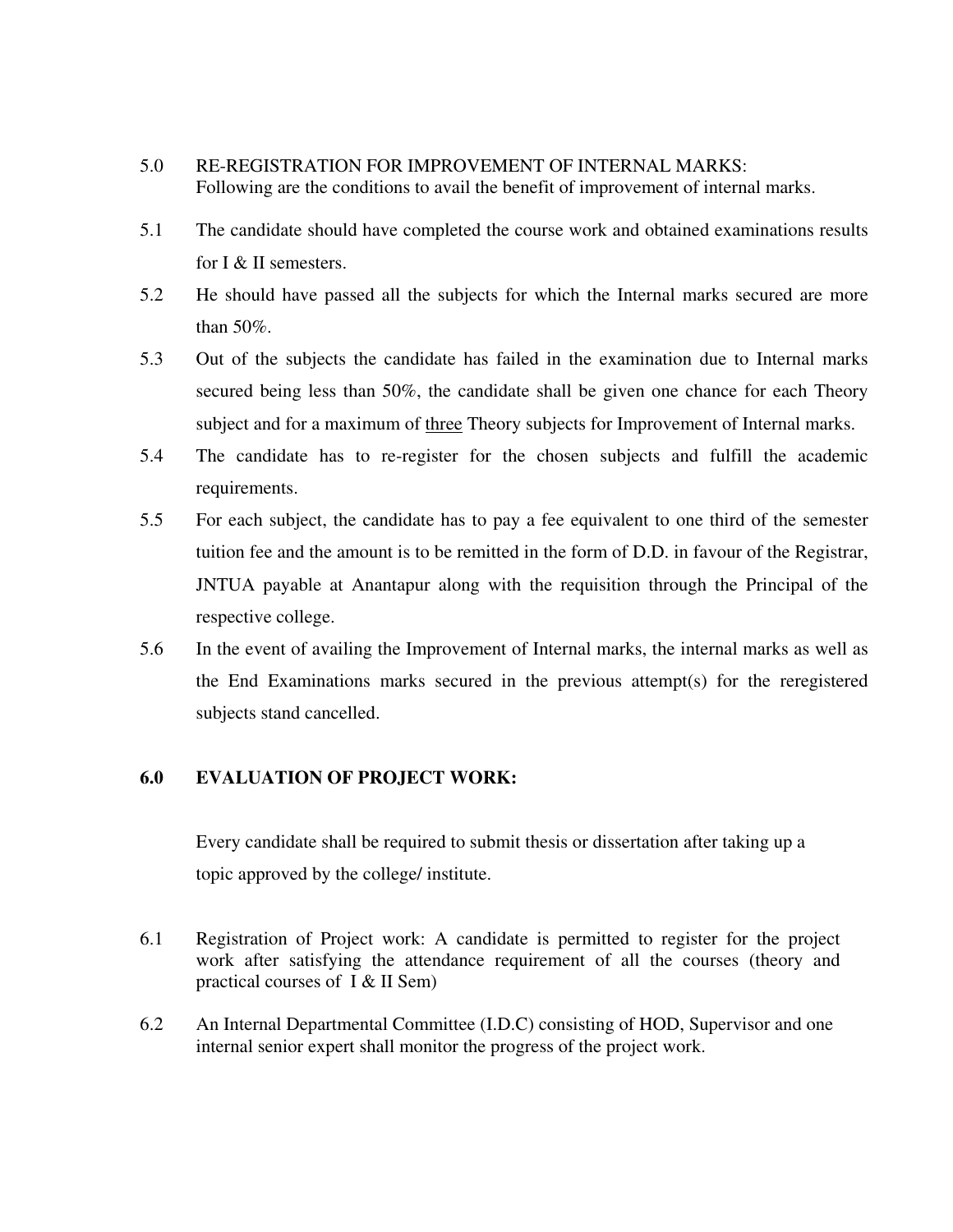- 6.3 The work on the project shall be initiated in the penultimate semester and continued in the final semester. The duration of the project is for two semesters. The candidate can submit Project thesis with the approval of I.D.C. after 36 weeks from the date of registration at the earliest and one calendar year from the date of registration for the project work. Extension of time within the total permissible limit for completing the programme is to be obtained form the Head of the Institution.
- 6.4 The student must submit status report at least in three different phases during the project work period. These reports must be approved by the I.D.C before submission of the Project Report.
- 6.5 A candidate shall be allowed to submit the thesis / dissertation only after passing in all the prescribed subjects (both theory and practical) and then take viva voce examination of the project. The viva-voce examination may be conducted once in two months for all the candidates submitted during that period.
- 6.6 Three copies of the Thesis / Dissertation certified in the prescribed form by the supervisor & HOD shall be presented to the University.
- 6.7 The college shall submit a panel of three experts for a maximum of 5 students at a time. However, the thesis / dissertation will be adjudicated by one examiner nominated by the University.
- 6.8 If the report of the examiner is favorable viva-voce examination shall be conducted by a board consisting of the Supervisor, Head of the Department and the examiner who adjudicated the thesis / dissertation. The board shall jointly report candidates work as:
	- 1. Very Good Grade A
	- 2. Good Grade B
	- 3. Satisfactory Grade C
	- 4. Not satisfactory Grade D

If the report of the viva-voce is not satisfactory (Grade D) the candidate will retake the viva-voce examination after three months. If he fails to get a satisfactory report at the second viva-voce examination he will not be eligible for the award of the degree unless the candidate is permitted to revise and resubmit the thesis.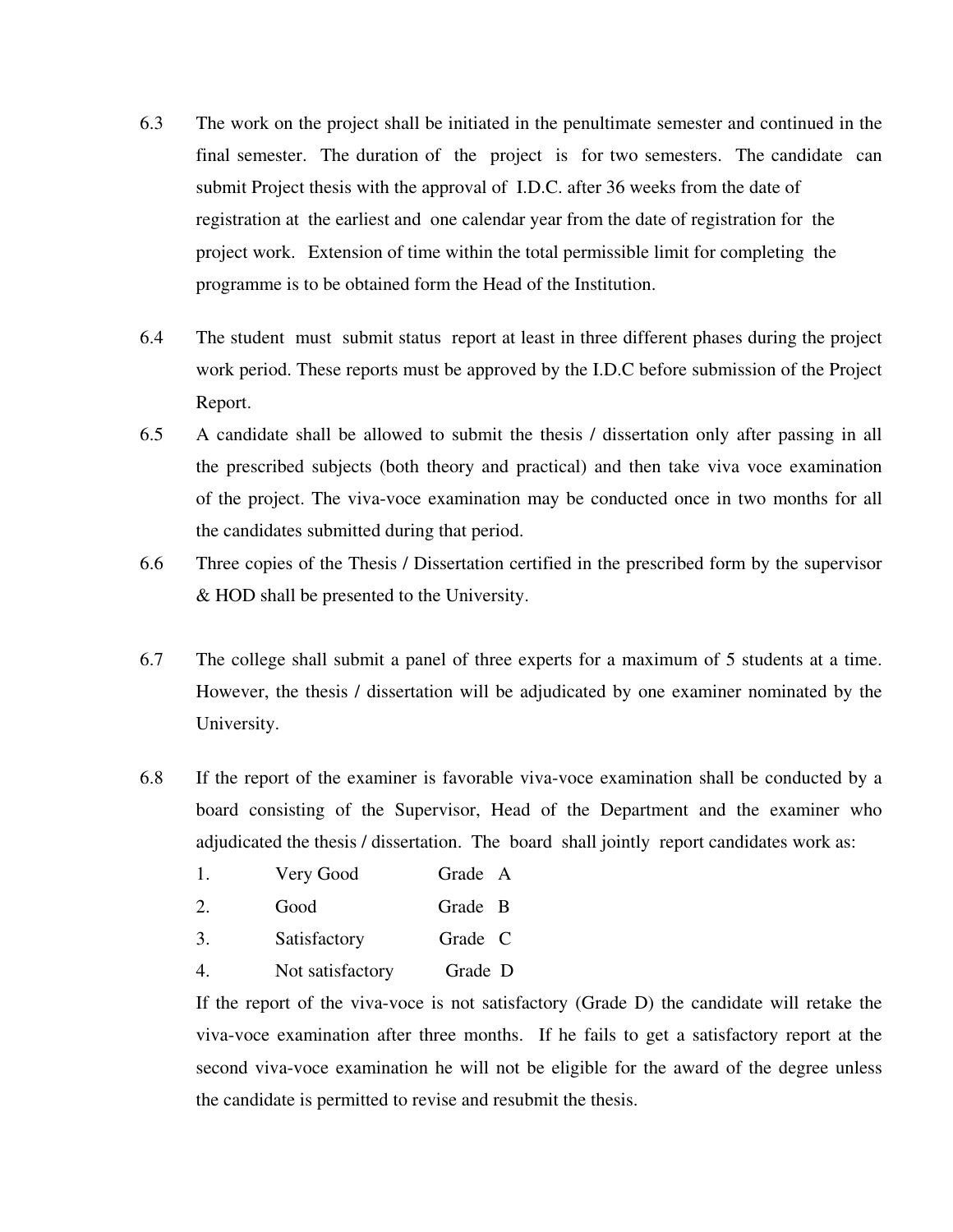#### 7.0 AWARD OF DEGREE AND CLASS:

A candidate shall be eligible for the award of respective degree if he satisfies the minimum academic requirements in every subject and secures 'satisfactory' or higher grade report on his thesis/dissertation and viva-voce. Based on overall percentage of marks obtained, the following class is awarded.

| First class with Distinction: | $70\%$ or more                  |
|-------------------------------|---------------------------------|
| First class                   | below 70% but not less than 60% |
| Second class                  | below 60% but not less than 50% |

#### 8.0 WITH – HOLDING OF RESULTS:

 If the candidate has not paid dues to the university or if any case of in-discipline is pending against him, the result of the candidate shall be withheld and he will not be allowed/promoted into the next higher semester. The issue of degree is liable to be withheld in such cases.

#### 9.0 TRANSITORY REGULATIONS:

 Candidates who have discontinued or have been detained for want of attendance or who have failed after having undergone the course in earlier regulations and wish to continue the course are eligible for admission into the unfinished semester from the date of commencement of class work with the same or equivalent subjects as and when subjects are offered, subject to 4.5 and 2.3 sections. Whereas he continues to be in the academic regulations he was first admitted.

#### 10.0 GENERAL:

- i. The academic regulations should be read as a whole for purpose of any interpretation.
- ii. Malpractices rules- nature and punishments is appended.
- iii. There shall be no places transfer within the constituent colleges and affiliated colleges of Jawaharlal Nehru Technological University Anantapur.
- iv. Where the words "he", "him", "his", occur in the regulations, they include "she", "her", "hers".
- v. In the case of any doubt or ambiguity in the interpretation of the above rules, the decision of the Vice-Chancellor is final.
- vi. The University may change or amend the academic regulations or syllabi at any time and the changes or amendments shall be made applicable to all the students on roles with effect from the dates notified by the University.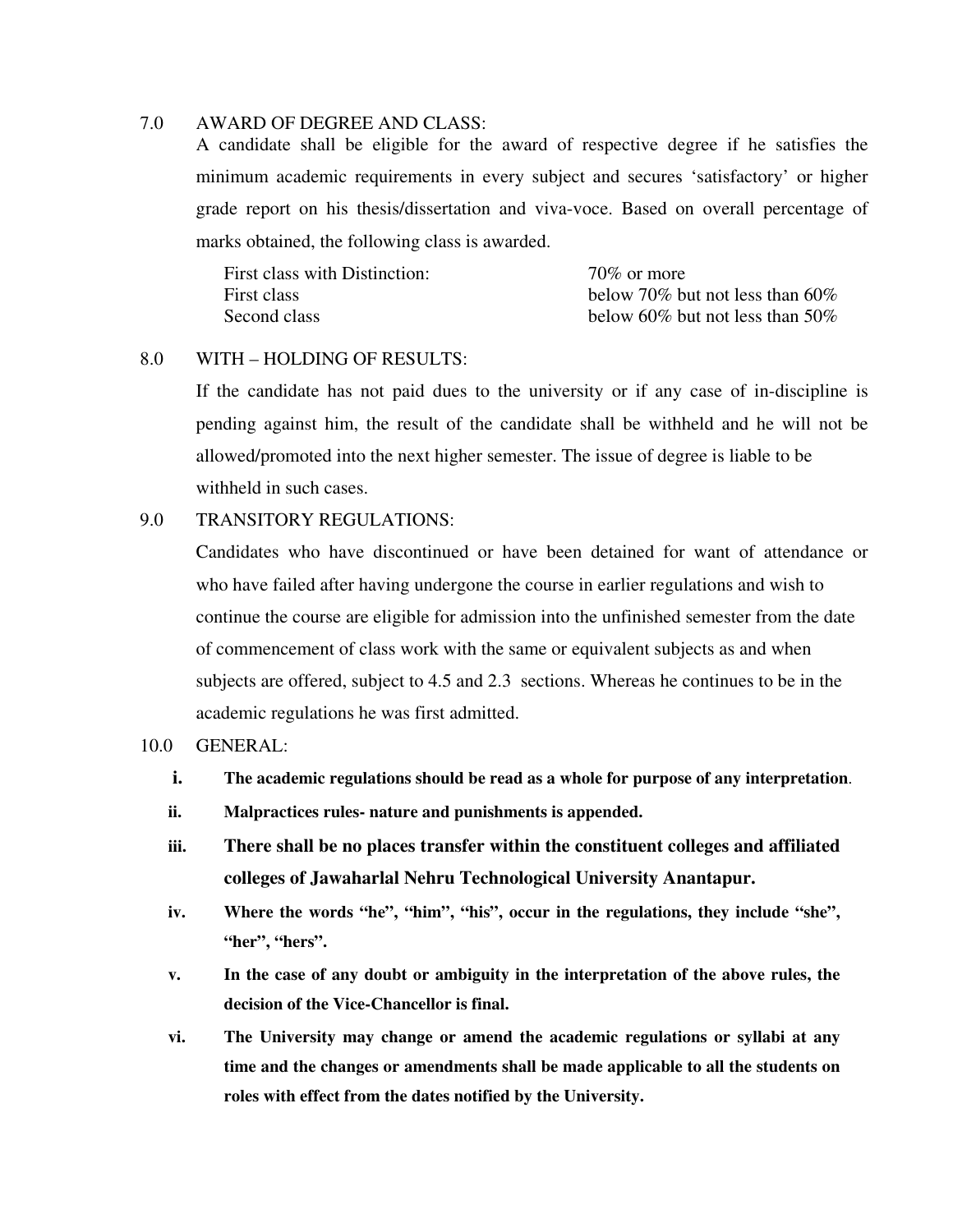# MALPRACTICES RULES

|        | DISCIPLINAR I ACTION FOR / IMPROPER CONDUCT IN EXAMINATIONS<br><b>Nature of Malpractices/Improper conduct</b>                                                                                                                                                                                                                                                                                                                                                | Punishment                                                                                                                                                                                                                                                                                                                                                                                                                                                                                                                                                                                                                                                                                                                                                                                                                                           |
|--------|--------------------------------------------------------------------------------------------------------------------------------------------------------------------------------------------------------------------------------------------------------------------------------------------------------------------------------------------------------------------------------------------------------------------------------------------------------------|------------------------------------------------------------------------------------------------------------------------------------------------------------------------------------------------------------------------------------------------------------------------------------------------------------------------------------------------------------------------------------------------------------------------------------------------------------------------------------------------------------------------------------------------------------------------------------------------------------------------------------------------------------------------------------------------------------------------------------------------------------------------------------------------------------------------------------------------------|
|        | If the candidate:                                                                                                                                                                                                                                                                                                                                                                                                                                            |                                                                                                                                                                                                                                                                                                                                                                                                                                                                                                                                                                                                                                                                                                                                                                                                                                                      |
| 1. (a) | Possesses or keeps accessible in examination hall,<br>any paper, note book, programmable calculators,<br>Cell phones, pager, palm computers or any other<br>form of material concerned with or related to the<br>subject of the examination (theory or practical) in<br>which he is appearing but has not made use of<br>(material shall include any marks on the body of<br>the candidate which can be used as an aid in the<br>subject of the examination) | Expulsion from the examination hall and<br>cancellation of the performance in that subject<br>only.                                                                                                                                                                                                                                                                                                                                                                                                                                                                                                                                                                                                                                                                                                                                                  |
| (b)    | Gives assistance or guidance or receives it from<br>any other candidate orally or by any other body<br>language methods or communicates through cell<br>phones with any candidate or persons in or outside<br>the exam hall in respect of any matter.                                                                                                                                                                                                        | Expulsion from the examination hall<br>and<br>cancellation of the performance in that subject<br>only of all the candidates involved. In case of an<br>outsider, he will be handed over to the police and<br>a case is registered against him.                                                                                                                                                                                                                                                                                                                                                                                                                                                                                                                                                                                                       |
| 2.     | Has copied in the examination hall from any<br>paper, book, programmable calculators, palm<br>computers or any other form of material relevant<br>to the subject of the examination (theory or<br>practical) in which the candidate is appearing.                                                                                                                                                                                                            | Expulsion from the examination hall and<br>cancellation of the performance in that subject<br>and all other subjects the candidate has already<br>appeared including practical examinations and<br>project work and shall not be permitted to appear<br>for the remaining examinations of the subjects of<br>that Semester/year.<br>The Hall Ticket of the candidate is to be<br>cancelled and sent to the University.                                                                                                                                                                                                                                                                                                                                                                                                                               |
| 3.     | Impersonates any other candidate in connection<br>with the examination.                                                                                                                                                                                                                                                                                                                                                                                      | The candidate who has impersonated shall be<br>expelled from examination hall. The candidate is<br>and forfeits the seat.<br>debarred<br>also<br>The<br>performance of the original candidate who has<br>been impersonated, shall be cancelled in all the<br>subjects of the examination (including practicals<br>and project work) already appeared and shall not<br>be allowed to appear for examinations of the<br>remaining subjects of that semester/year.<br>The<br>candidate is also debarred for two consecutive<br>semesters from class work and all University<br>examinations. The continuation of the course by<br>candidate is subject to the academic<br>the<br>regulations in connection with forfeiture of seat.<br>If the imposter is an outsider, he will be handed<br>over to the police and a case is registered against<br>him. |
| 4.     | Smuggles in the Answer book or additional<br>sheet or takes out or arranges to send out the<br>question paper during the examination or<br>answer book or additional sheet, during or<br>after the examination.                                                                                                                                                                                                                                              | Expulsion from the examination hall and<br>cancellation of performance in that subject<br>and all the other subjects the candidate has<br>including<br>already<br>appeared<br>practical<br>examinations and project work and shall not<br>be permitted for the remaining examinations<br>of the subjects of that semester/year. The                                                                                                                                                                                                                                                                                                                                                                                                                                                                                                                  |

# DISCIPLINARY ACTION FOR / IMPROPER CONDUCT IN EXAMINATIONS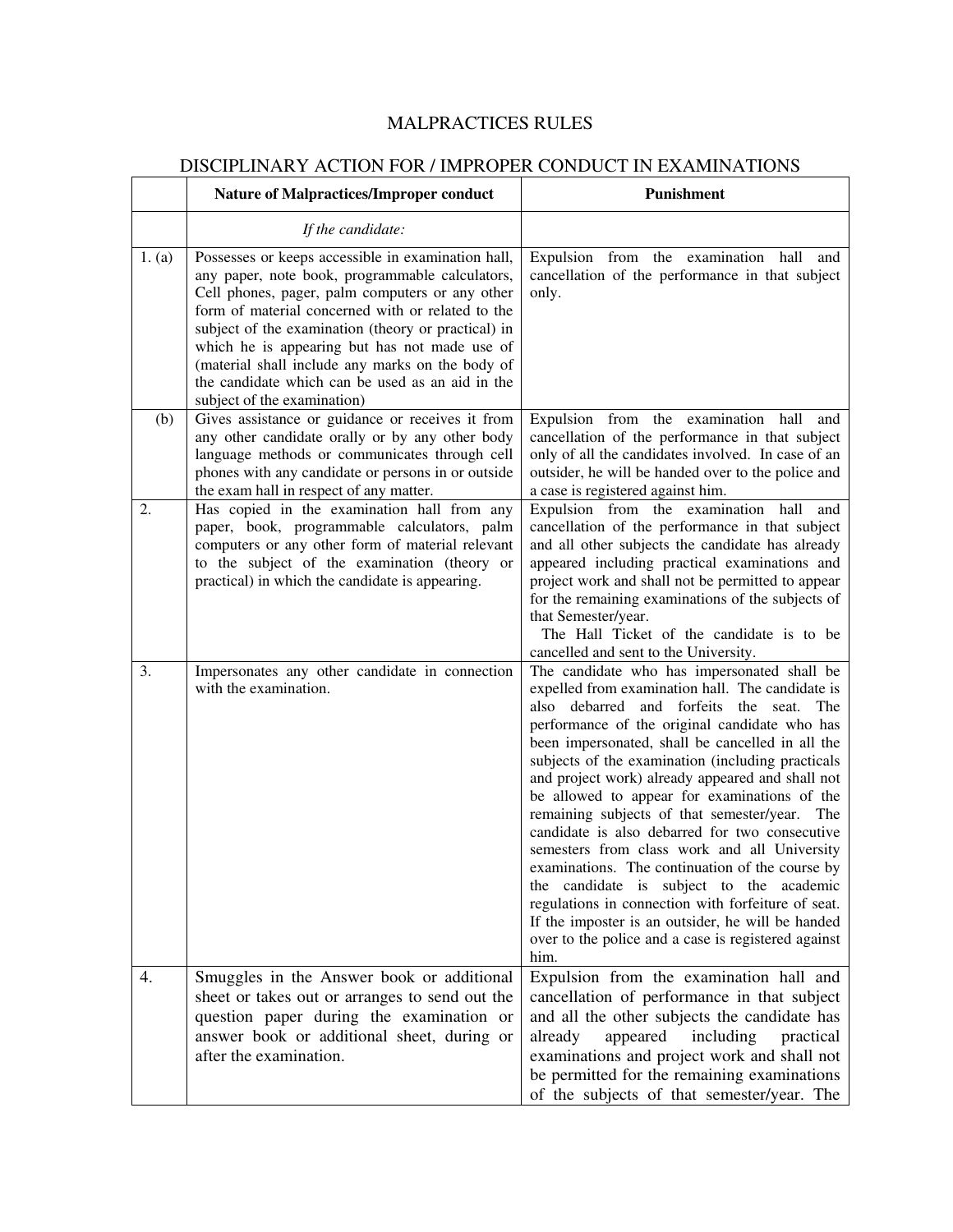| 5. | objectionable, abusive or offensive<br>Uses<br>language in the answer paper or in letters to                                                                                                                                                                                                                                                                                                                                                                                                                                                                                                                                                                                                                                                                                                                                                                                                                                                                                                                                                     | candidate is<br>also<br>debarred<br>for<br>two<br>consecutive semesters from class work and<br>University<br>all<br>examinations.<br>The<br>continuation of the course by the candidate<br>is subject to the academic regulations in<br>connection with forfeiture of seat.<br>Cancellation of the performance in that<br>subject.                                                                                                                                                                                                                                                                                    |
|----|--------------------------------------------------------------------------------------------------------------------------------------------------------------------------------------------------------------------------------------------------------------------------------------------------------------------------------------------------------------------------------------------------------------------------------------------------------------------------------------------------------------------------------------------------------------------------------------------------------------------------------------------------------------------------------------------------------------------------------------------------------------------------------------------------------------------------------------------------------------------------------------------------------------------------------------------------------------------------------------------------------------------------------------------------|-----------------------------------------------------------------------------------------------------------------------------------------------------------------------------------------------------------------------------------------------------------------------------------------------------------------------------------------------------------------------------------------------------------------------------------------------------------------------------------------------------------------------------------------------------------------------------------------------------------------------|
|    | the examiners or writes to the examiner<br>requesting him to award pass marks.                                                                                                                                                                                                                                                                                                                                                                                                                                                                                                                                                                                                                                                                                                                                                                                                                                                                                                                                                                   |                                                                                                                                                                                                                                                                                                                                                                                                                                                                                                                                                                                                                       |
| 6. | Refuses to obey the orders of the Chief<br>Superintendent/Assistant - Superintendent /<br>any officer on duty or misbehaves or creates<br>disturbance of any kind in and around the<br>examination hall or organizes a walk out or<br>instigates others to walk out, or threatens the<br>officer-in charge or any person on duty in or<br>outside the examination hall of any injury to<br>his person or to any of his relations whether<br>by words, either spoken or written or by signs<br>or by visible representation, assaults the<br>officer-in-charge, or any person on duty in or<br>outside the examination hall or any of his<br>relations, or indulges in any other act of<br>misconduct or mischief which result in<br>damage to or destruction of property in the<br>examination hall or any part of the College<br>campus or engages in any other act which in<br>the opinion of the officer on duty amounts to<br>use of unfair means or misconduct or has the<br>tendency to disrupt the orderly conduct of the<br>examination. | In case of students of the college, they shall<br>be expelled from examination halls and<br>cancellation of their performance in that<br>and<br>all<br>other<br>subject<br>subjects<br>the<br>candidate(s) has (have) already appeared and<br>shall not be permitted to appear for the<br>remaining examinations of the subjects of<br>that semester/year. The candidates also are<br>debarred and forfeit their seats. In case of<br>outsiders, they will be handed over to the<br>police and a police case is registered against<br>them.                                                                           |
| 7. | Leaves the exam hall taking away answer<br>script or intentionally tears of the script or any<br>part thereof inside or outside the examination<br>hall.                                                                                                                                                                                                                                                                                                                                                                                                                                                                                                                                                                                                                                                                                                                                                                                                                                                                                         | Expulsion from the examination hall and<br>cancellation of performance in that subject<br>and all the other subjects the candidate has<br>including<br>already<br>appeared<br>practical<br>examinations and project work and shall not<br>be permitted for the remaining examinations<br>of the subjects of that semester/year.<br>The<br>candidate<br>is<br>also debarred<br>for<br>two<br>consecutive semesters from class work and<br>University<br>examinations.<br>all<br>The<br>continuation of the course by the candidate<br>is subject to the academic regulations in<br>connection with forfeiture of seat. |
| 8. | Possess any lethal weapon or firearm in the<br>examination hall.                                                                                                                                                                                                                                                                                                                                                                                                                                                                                                                                                                                                                                                                                                                                                                                                                                                                                                                                                                                 | Expulsion from the examination hall and<br>cancellation of the performance in that<br>subject and all other subjects the candidate<br>has already appeared including practical<br>examinations and project work and shall not                                                                                                                                                                                                                                                                                                                                                                                         |